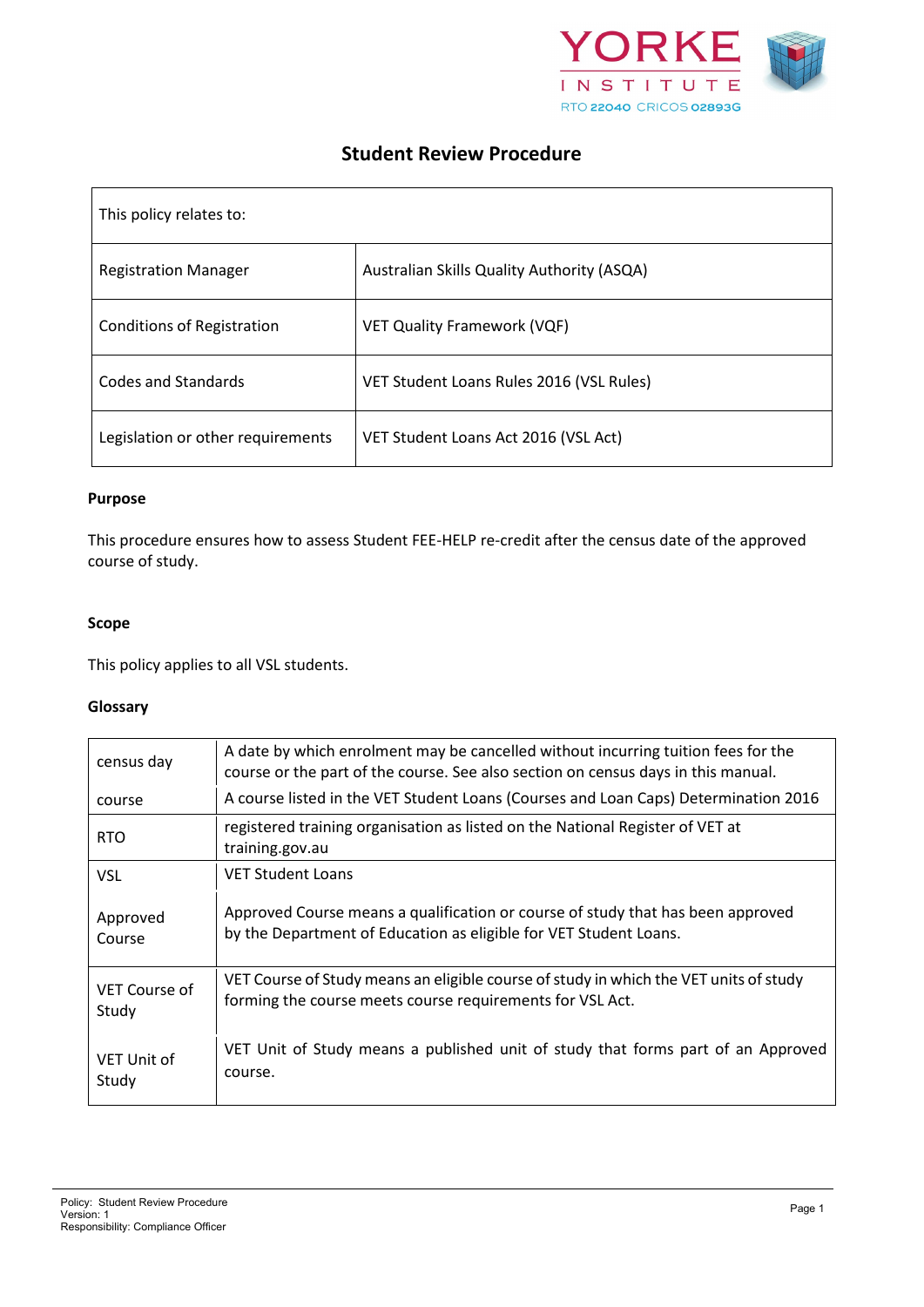## **Framework**

- Student who withdraws from the course/ unit of study on or before the census date will not incur a VET Student Loan for the unit of study including no administration and withdrawal penalties will be applicable to this situation.
- A student who withdraws from a VET Unit Course of study on or before the census date is entitled to a full refund of their VET tuition fees if the tuition fees are paid up front.
- A student who withdraws from the course/ unit of study after the census date will incur the VSL debt.
- A student may apply for FEE-HELP re-credit according to the given procedures.

## **Special circumstances**

- Student's HELP balance can be re credited under Part 6 of the Act
- Student may apply to you for the student's HELP balance to be re credited under section 68 of the Act because of special circumstances
- Student may apply to the Secretary for the student's HELP balance to be re credited under section 71 of the Act because:
	- o RTO engaged in unacceptable conduct in relation to the student's application for the VSL, or
	- $\circ$  RTO has failed to comply with the Act or an instrument under the Act and the failure has adversely affected the student
- That special circumstances are circumstances that are beyond the student's control, do not make their full impact on the student until on or after the census day for a course, or the part of a course and make it impracticable for the student to complete the requirements for the course, or the part of the course, during the student's enrolment in the course, or the part of the course.
- That applications for re crediting under section 68 of the act must be made within 12 months after the census day for the course, or the part of the course, concerned, or within that period as extended by RTO.
- That applications for re crediting under section 71 of the act must be made within 5 years after the census day for the course, or the part of the course, concerned or within that period as extended by the secretary.
- The processes available to students in relation to reconsideration and review of decisions whether or not to re credit help balances, including relevant time limits that apply.
- That there is no charge for reconsideration or review of decisions, other than review by the administrative appeals tribunal (AAT).
- Each application will be examined and determined on its merits by considering the student's claim together with independent supporting documentation substantiating the claim. Initial applications for the re- crediting of a student's FEE–HELP balance are to be made in writing to RTO's compliance manager.
- That the secretary may re credit a student's help balance in relation to special circumstances if an approved course provider is unable to act or is being wound up or has been dissolved, or has failed to act and the secretary is satisfied that the failure is unreasonable.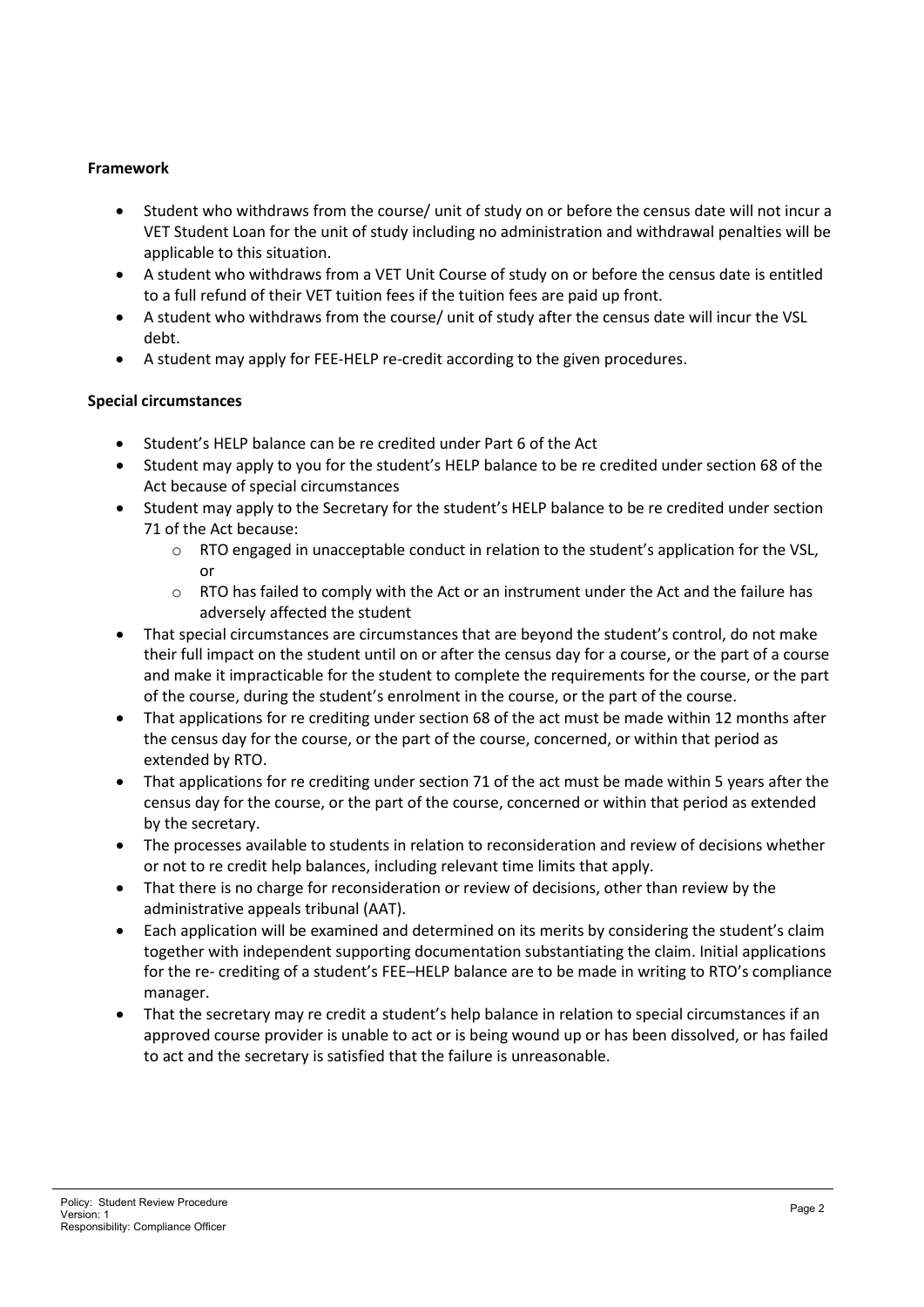### **General Processes**

| <b>Process</b>                                                                                                                                                                                                                                                                                                                                                                                 | <b>Responsible person</b>                                 |  |  |
|------------------------------------------------------------------------------------------------------------------------------------------------------------------------------------------------------------------------------------------------------------------------------------------------------------------------------------------------------------------------------------------------|-----------------------------------------------------------|--|--|
| When student withdraw after the census date and believe that he/she has<br>special circumstances (as explained above), then student must apply in writing<br>to Yorke institute compliance manager with in 12 months from the census date                                                                                                                                                      | <b>Student</b>                                            |  |  |
| for the course.                                                                                                                                                                                                                                                                                                                                                                                |                                                           |  |  |
| Students to provide all the supporting documents with the application.                                                                                                                                                                                                                                                                                                                         | <b>Student</b>                                            |  |  |
| For applications for re-crediting under Section 71/Section 46A of the Act, the<br><b>Student</b><br>student must apply in writing to Yorke institute within 5 years/3 years from the<br>census date for the course, or part of the course/after the period during which<br>the person undertook, or was to undertake the specified unit                                                        |                                                           |  |  |
| Compliance manager will acknowledge the application in 10 working days and                                                                                                                                                                                                                                                                                                                     | <b>Compliance manager</b>                                 |  |  |
| start the review process.                                                                                                                                                                                                                                                                                                                                                                      |                                                           |  |  |
| Review procedure:<br>Compliance manager review all the documents provided and add<br>1.<br>information in the register.<br>2. Compliance manager will discuss the matter will relevant people<br>including but not limited to trainer, account manager and coordinator.<br>3. Compliance manager may ask student to provide further information<br>and documents as required to make decision. | <b>Compliance manager</b><br>and other relevant<br>people |  |  |
| Compliance manager will notify the student regarding outcome of the<br>application.                                                                                                                                                                                                                                                                                                            | <b>Compliance manager</b><br><b>Student</b>               |  |  |
| Is student is not satisfied with the outcome of the application then they may<br>appeal the decision.                                                                                                                                                                                                                                                                                          | <b>Student</b>                                            |  |  |
| Appeal process will be conducted according to York Institute compliant and<br>appeal policy (available on website).                                                                                                                                                                                                                                                                            |                                                           |  |  |

#### **Continuous Improvement**

A summary of all student Fee-Help re-credit related matters and concerns will be presented as a part of the Continuous Improvement Policy and Procedure at the Management Meeting for review. The purpose of this is to ensure management are up-to-date and aware of:

- Any general adverse trend that needs correcting
- Common threads relating to compliance and quality assurance.
- Repeat issues

#### **Confidentiality and Privacy Statement**

For more information, please refer to our Privacy and Confidentiality Policy.

#### **Publication**

This policy once approved, will be available to all students and staff by accessing RTO Intranet or on request. This policy will also be available through RTO's website as well.